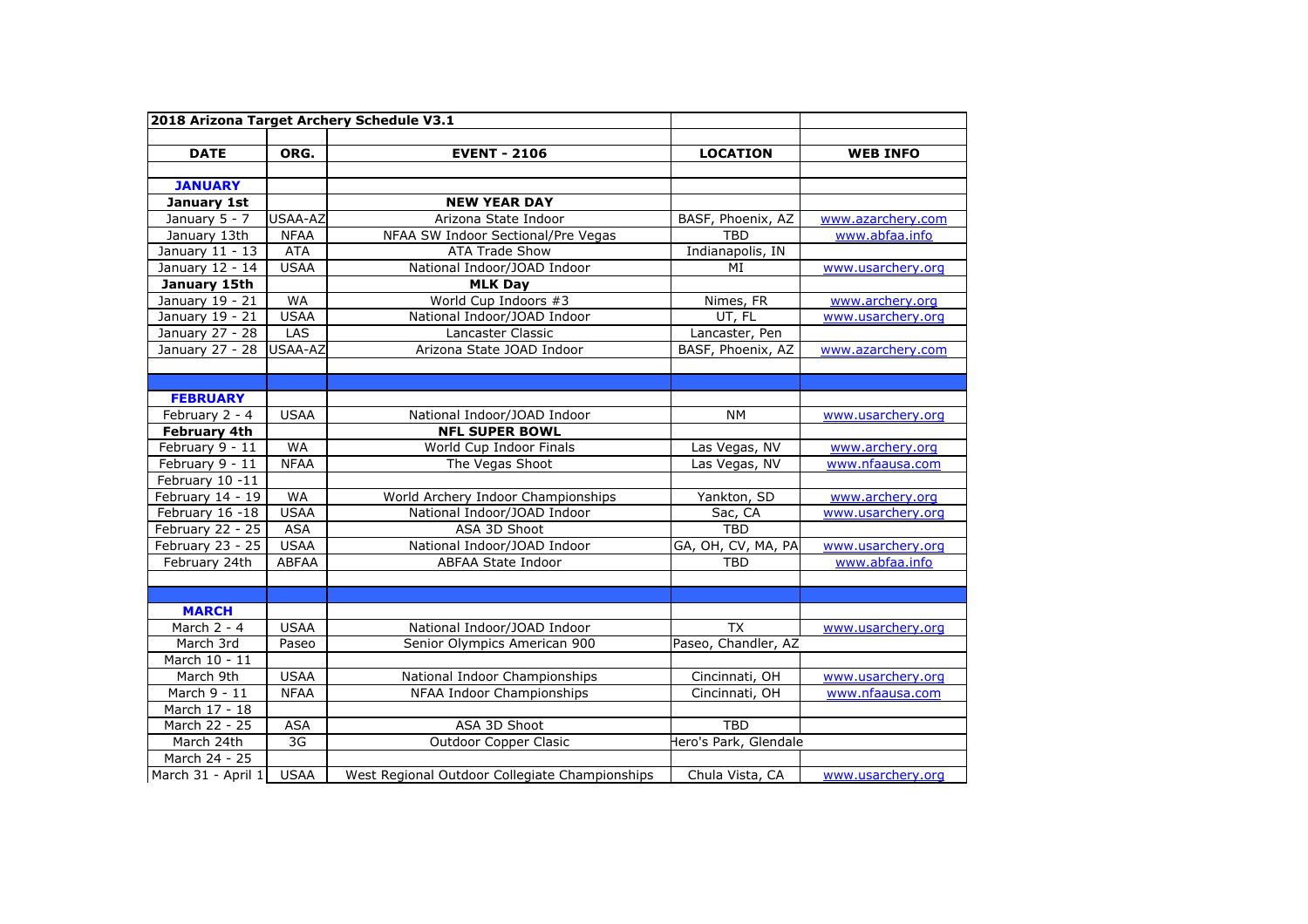| <b>April</b>     |             |                                                 |                   |                                           |
|------------------|-------------|-------------------------------------------------|-------------------|-------------------------------------------|
| April 7 - 8      |             |                                                 |                   |                                           |
| April 6 - 8      | USAA-AZ     | 2018 AAE Arizona Cup - USAT Series              | BASF, Phoenix, AZ | www.arizonacup.com                        |
| April 12 - 15    | <b>ASA</b>  | ASA 3D Shoot                                    | <b>TBD</b>        |                                           |
| 14-Apr           | PAA         | 2018 AZ State Master's Championships            |                   | Papago, Phoenix, AZ www.papagoarchery.com |
| April 21st       | ABFAA       | State Field (one day)                           | <b>TBD</b>        | www.abfaa.info                            |
| April 21 - 22    |             |                                                 |                   |                                           |
| April 28 - 29    | USAA-AZ     | AZ State JOAD Outdoor Championships             | BASF, Phoenix, AZ | www.azarchery.com                         |
|                  |             |                                                 |                   |                                           |
|                  |             |                                                 |                   |                                           |
| <b>MAY</b>       |             |                                                 |                   |                                           |
| May $1 - 6$      | <b>WA</b>   | World Cup #1                                    | Shanghai, China   | www.archery.org                           |
| May $1 - 3$      | <b>ASA</b>  | ASA 3D Shoot                                    | <b>TBD</b>        |                                           |
| May $5 - 6$      |             |                                                 |                   |                                           |
| May 11 - 13      | <b>USAA</b> | Gator Cup                                       | Newberry, FL      | www.usarchery.org                         |
| May 12 - 13      | PAA         | Papago Spring 900                               |                   | Papago, Phoenix, AZ www.papagoarchery.com |
| May 13th         |             | <b>MOTHERS DAY</b>                              |                   |                                           |
| May 17 - 20      | <b>USAA</b> | National Outdoor Collegiate Championship        | Newberry, FL      | www.usarchery.org                         |
| May 19 - 20      |             |                                                 |                   |                                           |
| May 25 - 27      |             |                                                 |                   |                                           |
| May 26 - 27      |             |                                                 |                   | www.usarchery.org                         |
| May 28th         |             | <b>MEMORIAL DAY</b>                             |                   |                                           |
|                  |             |                                                 |                   |                                           |
|                  |             |                                                 |                   |                                           |
| <b>JUNE</b>      |             |                                                 |                   |                                           |
| June 1 - 3       | <b>ASA</b>  | ASA 3D Shoot                                    | <b>TBD</b>        |                                           |
| June 2 - 3       |             |                                                 |                   |                                           |
| June 5 - 10      | <b>WA</b>   | World Cup #2                                    | Antalya, TUR      | www.archery.org                           |
| June 7 - 10      | <b>USAA</b> | National Field Championships/ World Team Trials | Darrington, WA    | www.usarchery.org                         |
| June 9 - 10      |             |                                                 |                   |                                           |
| June 15 - 17     | <b>WA</b>   | SoCal Shoot-Off                                 | Chula Vista, CA   | www.usarchery.org                         |
| June 16 - 17     |             |                                                 |                   |                                           |
| June 17th        |             | <b>FATHERS DAY</b>                              |                   |                                           |
| June 18th        | <b>USAA</b> | Youth Olympic Games Trials                      | Chula Vista, CA   | www.usarchery.org                         |
| June 20 - 25     | <b>WA</b>   | World Cup #3                                    | SLC, UT           | www.archery.org                           |
| June 22 - 24     | S3DA        | S3DA National Championships                     | <b>TBD</b>        |                                           |
| June 23 - 24     |             |                                                 |                   |                                           |
| June 29 - July 1 | <b>ASA</b>  | ASA 3D Shoot                                    | <b>TBD</b>        |                                           |
| June 30 - July 1 |             |                                                 |                   |                                           |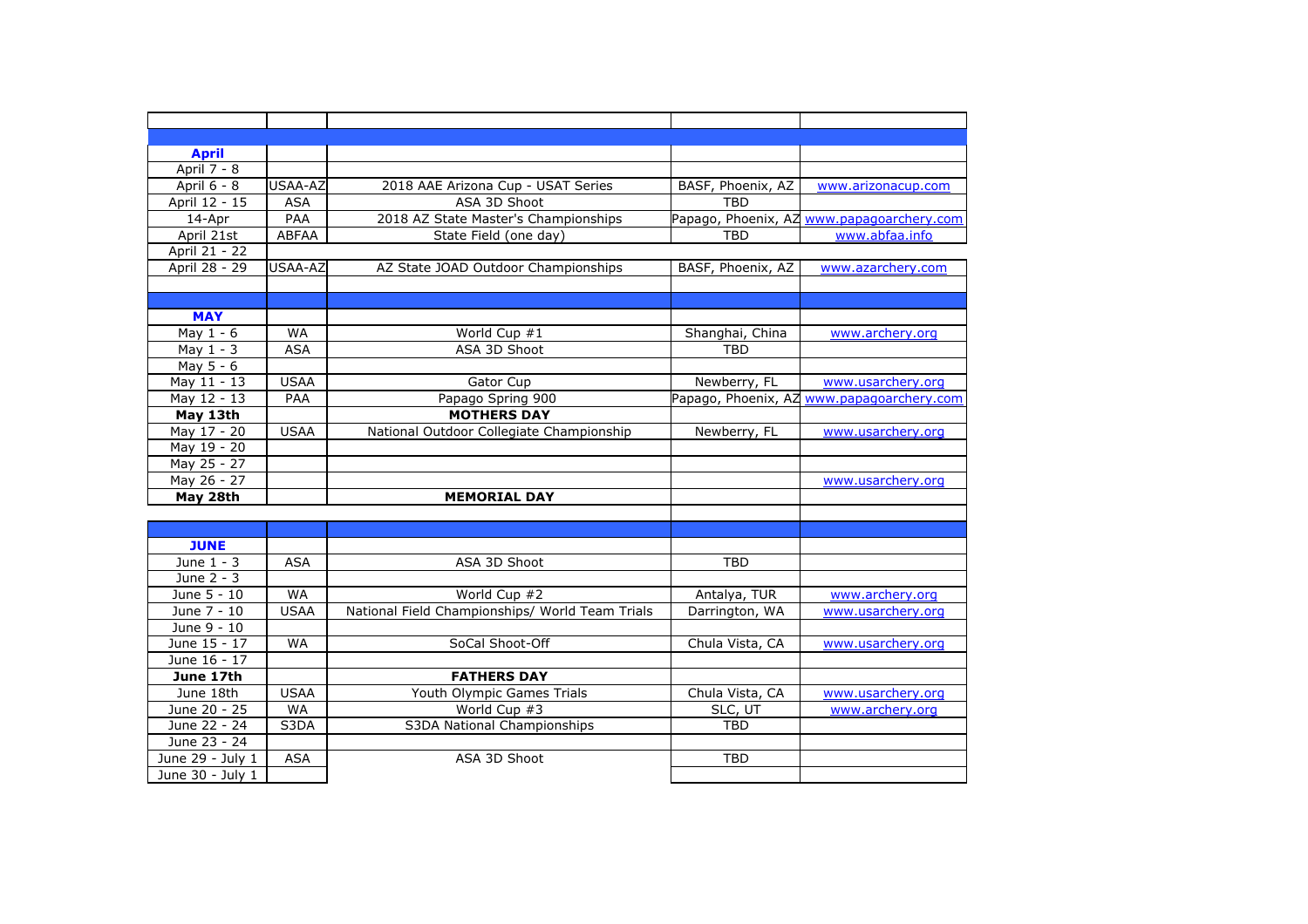| <b>JULY</b>       |              |                                     |                   |                          |
|-------------------|--------------|-------------------------------------|-------------------|--------------------------|
| July 5 - 8        | <b>USAA</b>  | National Field/World Field Trials   | Darrington, WA    | www.usarchery.org        |
| July 7 - 8        |              |                                     |                   |                          |
| July 4th          |              | <b>INDEPENDENCE DAY</b>             |                   |                          |
| July 11 - 15      | <b>USAA</b>  | <b>JOAD Nationals</b>               | Raleigh, NC       | www.usarchery.org        |
| July 17 - 22      | <b>WA</b>    | World Cup #4                        | Berlin, GR        | www.archery.org          |
| July 21 - 22      |              |                                     |                   |                          |
| July 26 - 28      | <b>NFAA</b>  | NFAA Field Championships            |                   |                          |
| July 26 - 28      | <b>ASA</b>   | ASA 3D Shoot                        | <b>TBD</b>        |                          |
| July 28 - 29      |              |                                     |                   |                          |
|                   |              |                                     |                   |                          |
|                   |              |                                     |                   |                          |
| <b>AUGUST</b>     |              |                                     |                   |                          |
| August $1 - 5$    |              |                                     |                   |                          |
| August 4 - 5      | <b>DSA</b>   | Summer Sizzle                       | BASF, Phoenix, AZ | www.desertskyarchers.cor |
| August 8 - 12     | <b>USAA</b>  | National Target Championships       | Dublin, Ohio      | www.usarchery.org        |
| August 11 - 12    |              |                                     |                   |                          |
| August 14 - 19    | <b>WA</b>    | Pan American/Para Pan Championships | Colombia          | www.archery.org          |
| August 25 - 26    | <b>USAA</b>  | Buckeye USAT #4                     | Dublin, Ohio      | www.usarchery.org        |
|                   |              |                                     |                   |                          |
|                   |              |                                     |                   |                          |
| <b>SEPTEMBER</b>  |              |                                     |                   |                          |
| September 1 - 2   |              |                                     |                   |                          |
| September 3th     |              | <b>LABOR DAY</b>                    |                   |                          |
| September 4 - 9   | <b>WA</b>    | World Field Championships           | Cortina, Italy    | www.archery.org          |
| September 8 - 9   |              |                                     |                   |                          |
| September 15 - 16 |              |                                     |                   |                          |
| September 22 - 23 |              |                                     |                   |                          |
| September 29 - 30 |              |                                     |                   |                          |
|                   |              |                                     |                   |                          |
|                   |              |                                     |                   |                          |
| <b>OCTOBER</b>    |              |                                     |                   |                          |
| October 6 - 7     |              |                                     |                   |                          |
| October 6 - 18    | <b>WA</b>    | Youth Olympic Games                 | Argentina         | www.archery.org          |
| 14-Oct            | <b>ABFAA</b> | <b>ABFAA State International</b>    | <b>TBD</b>        | www.abfaa.info           |